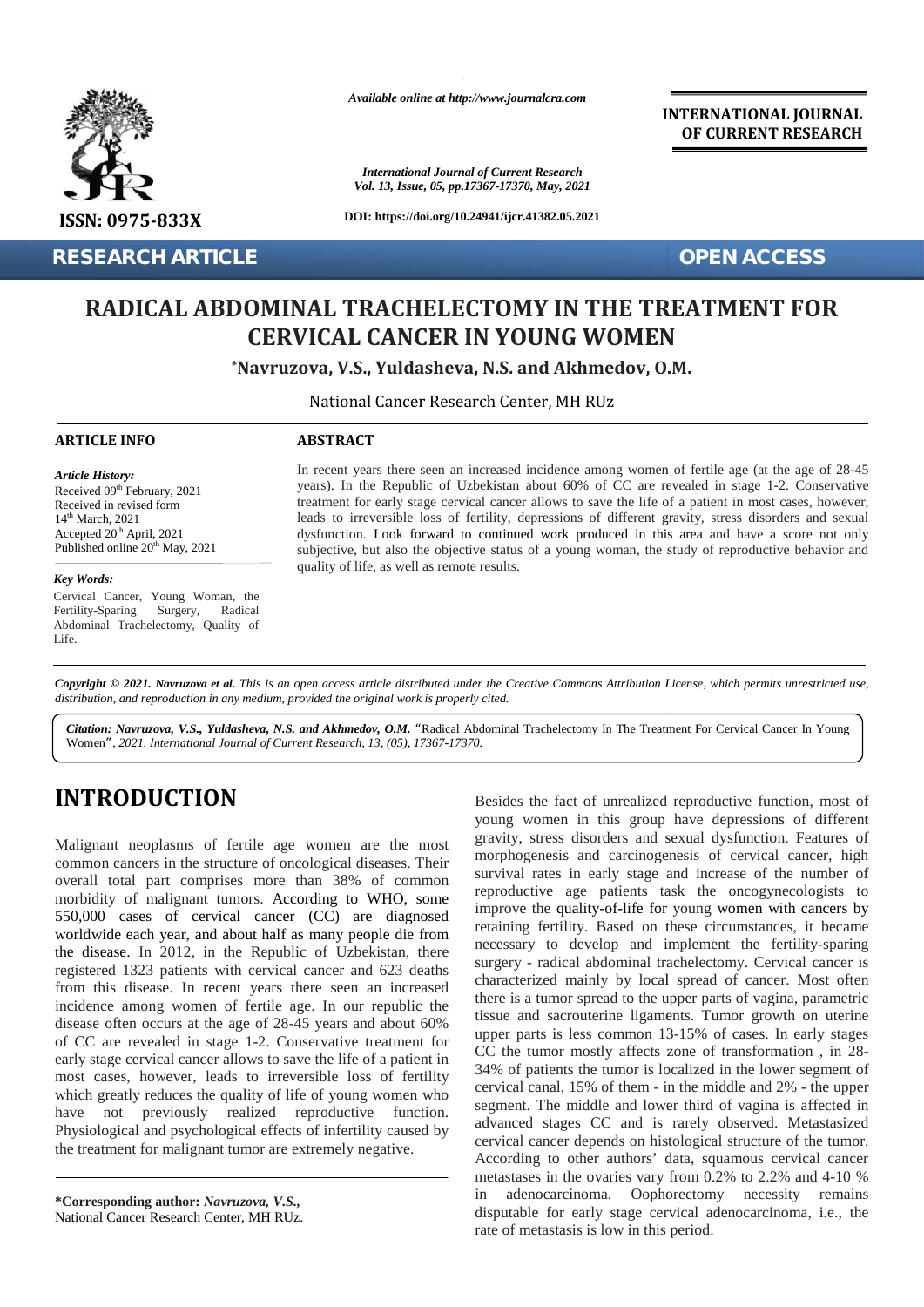Lymphatic cancer spread in CC affects parametric, obturator, iliac, sacro-sacral, presacral, lateral, aortic lymph nodes. The most significant prognostic factors in CC influencing the treatment option are tumor size, invasion depth, parametral tissue infiltration, metastases to regional lymph nodes, tumor morphological parameters.

## **MATERIALS AND METHODS**

The aim of the work is to study the quality of life for patients with cervical cancer using fertility-sparing surgery. In the gynecology department of NCRC of MH RUz there performed fertility-sparing surgeries for fertile age women with early stage cervical cancer. The patients ranged between 27 to 37 years. Patients were examined clinically and instrumentally. The careful collected history of the patients included genital and extragenital diseases and conditions. Objective gynecological examination which gives the possibility to determine the spread of cervical tumors, growth form and ratio to vaginal walls, condition of parametral tissue and local regional lymph nodes. Biopsies taken from the affected zone were investigated morphologically. All women had squamous cell cervical cancer. 2 women had non- keratinizing squamous cancer, 5 women had keratinizing squamous cancer. The anamnesis of the degree of differentiation of tumor showed that 3 patients had high differentiated and 4 patients had moderately differentiated cervical cancer.

The abdominal method of radical trachelectomy includes partial or total hysterectomy, upper third of the vagina, pelvic tissue around the cervix and vagina, vesico-uterine, sacro uterine and cardinal ligaments, general, internal and external iliac vessels. The main difference RAT from RH with appendages is not only retaining of uterus, ovaries and fallopian tubes, but also further reproductive function. The success of surgery depends not only on the knowledge of topographic and anatomical features of pelvic organs, but also on the level of technical training of a surgeon and the option of anesthetic technique. RAT is performed under general combined anesthesia and starts with midline laparotomy and setting of wound dilators to improve the view of operative field. Revision of abdomen and pelvic organs makes possible to analyze abdominal and pelvic cavities. There is particular importance of the presence of adhesive processes after various additional interventions in these areas and it may be accompanied with functional or organic changes of different character. There made screening and examination of topographic-anatomic of uterus structure and appendages, vessel conditions, surrounding organs and tissues, retroperitoneal space and ureter visually and by palpation. If there is a free liquid in pelvis or side channels, it is aspirated for urgent cytological test. To estimate the condition of ovaries should be noticed the structure, the presence of cysts or cystic formations of solid character, if necessary, it is resected with urgent histological test within the surgery. We study the state of parietal and visceral peritoneum, the presence of disseminates or any other changes. Abdominal revision of bowel loops in Trendelenburg position are transferred to upper part of the abdomen and isolated from the pelvis. Fundus of uterus is stitched with Z shaped silk suture and fixed with forceps to free movement of the uterus during the operation, as needed. This procedure is performed to avoid the trauma of ovaries, fallopian tubes and uterus vessels which supply these organs.

The first stage of surgery is the dissection of pelvic lymph node which makes possible to follow the principles of radical surgical treatment for CC in order to avoid loco-regional spread of tumor.



Round ligaments are dissected alternately on both sides and open the access to the iliac region. They perform lymphodissection tissue around common, external and internal iliac vessels up to obturator pit, around the obturator nerve, cervix of the uterus and upper third of the vagina. On dissection a particular attention should be paid on careful coagulation and ligation of lymphatic vessels in order to reduce postoperative lymphorrhea. After lymphadenectomy it is performed the tamponade of obturator zone with gauze soaked with 96% ethanol on both sides gradually. After completion of lymphodissection on both sides with the absence of these metastases in lymph nodes the second step of surgery begins. This step includes complete or partial removal of the cervix, depending on the location and size of the initial lesion with the upper third of the vagina, and paracervix and paravaginal tissue, cardinal, sacro-uterine and vesico-uterine ligaments.



The main task at this step of surgery is not only to preserve the body of uterus, ovaries and fallopian tubes, but also to preserve vessels which adequately supply these organs. Thereby, special attention is paid to careful regard for uterine and ovarian vessels. After dissection of peritoneum, vesico-uterine folds with sharp and blunt dissection they separate from the front wall of uterine neck the posterior wall of bladder to the level of the beginning of middle third of the vagina. To control carefully the ureters on both sides they excised the back leaf of peritoneum which covers the back leaf of the cervix, cautiously excising the lateral leaves of broad ligament, not injuring the ureters taken at tourniquet.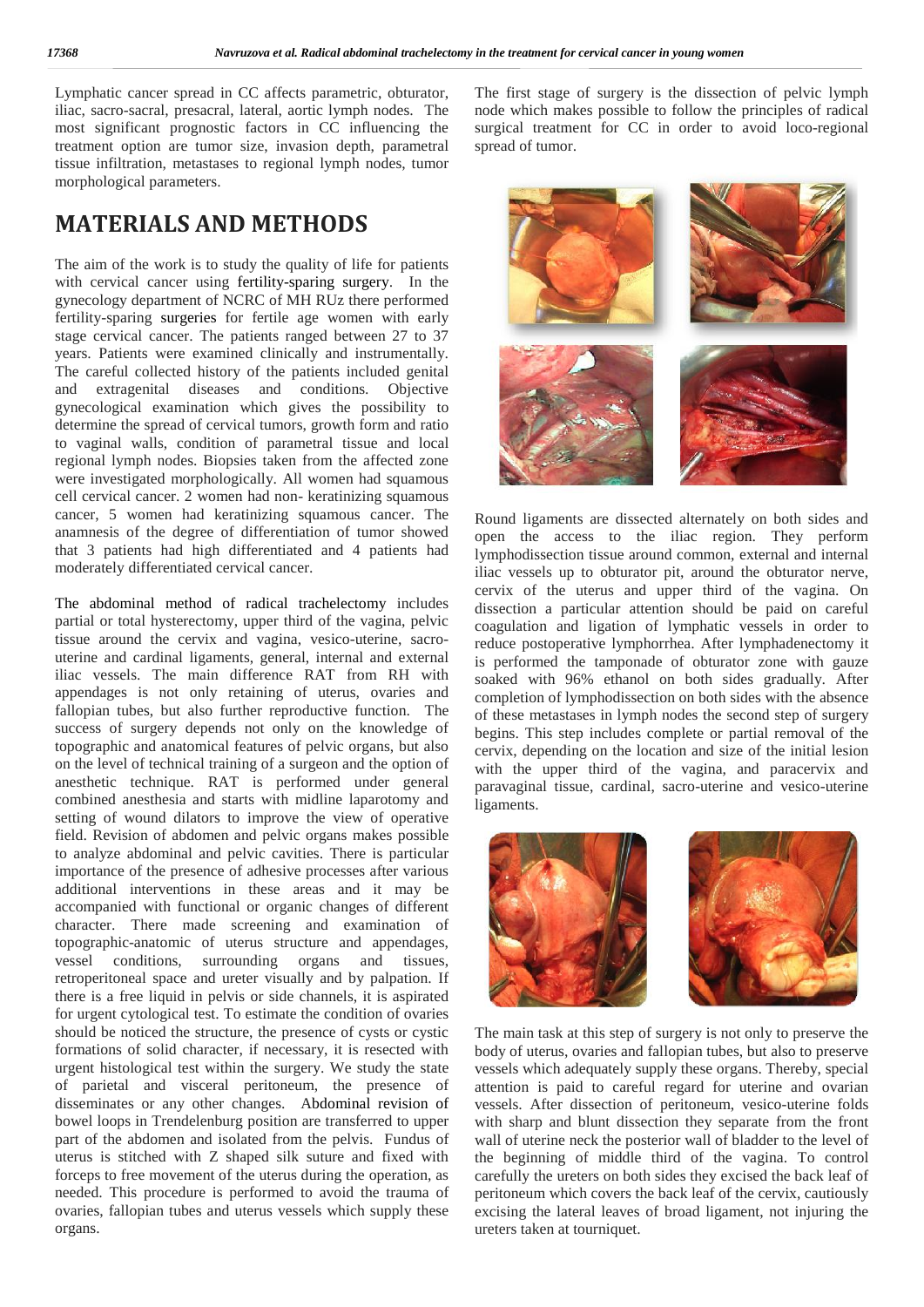Uterine vessels are carefully exposed. At the level of the isthmus of uterus the ascending and descending branches of uterine vessels are carefully separated, crossed and ligated the descending branches of uterine vessels on both sides.



Ureters are sharply distinguished over the inlet of pelvis to decussation with uterine vessels. Cervix is abducted in a proximal direction, uterine vessels laterally, bladder down. Under strict monitoring of ureters' positions vesico-uterine ligaments in front and recto-uterine ligaments behind are decussated, ligated and fixed on forceps. Back leaf of peritoneum is separated from the posterior wall of vagina with blunt dissection, thus moves back the front wall of the rectum at a safe distance. Cardinal ligaments are crossed and ligated on both sides and fixed on forceps. Removal of the cervix is performed by clipping on paravaginal tissue and vaginal tube to upper and middle third of vagina excising all sections. Soft tissues, held on forceps, are stitched and ligated. Vaginal walls are fixed on forceps with 6 ligatures. After these manipulations the uterus excised from the upper third of the vaginal wall are carefully kept on hands and the resection of cervix is started.

The level of cervical resection in each case is determined individually perpendicular to the axis of the uterus, depending on the tumor parameters. Using a scalpel the cervix is cut away from the body of uterus, following the axis of uterus exactly perpendicular. To evaluate the adequacy of cervix removal the histological investigation of the cut line is performed. Thereafter, the remainder of uterus body are gradually sutured with eyeless needles and vicryl threads and fixed to the middle third of vaginal tube. If necessary, in order to reduce vaginal lumen after an adequate juxtaposition with the body of uterus vaginal walls are stitched with side sutures. Blood supply of remaining uterus and appendages is monitored. After the completion of reconstructive step and revision, the restore of continuity of round ligaments after removal of gauze material from the obturator pits begins. The continuity of front and back leaves of peritoneum is restored, and the abdominal cavity separates from the pelvic area anatomically.



At the final stage of surgery, Z-shaped suture is excised and ligated at the bottom of the uterus. Re-evaluate the adequacy of blood supply to the uterus and its appendages, the iliac obturator area remains nonperitonized for lymphatic drainage and prevention of lymph cyst formation. Douglas' pouch is drained by silicone drains. Anterior abdominal wall is sutured in layers after revision and sanitation.

### **RESULTS AND DISCUSSION**

Radical abdominal trachelectomy in women with CC of fertile age suggests urgent histological examination of the cut line and lymph nodes removed. In the presence of tumor cells the surgery is performed by standard method of treatment, extended hysterectomy without appendages and transposition of ovaries, median surgery duration of  $140 \pm 28.7$  min, blood loss of  $420 + -50$  ml. Epithelialization of uterine stump lasts from 5 to 8 weeks after surgery. Ointment tampons in granulating area and periodic gentle probing of cervical canal is necessary procedure at this stage. In examined patients the menstrual cycle recovers from 1 to 3 months, 1 patient has had amenorrhea after 5 months of surgery that is probably due to lack of feeding vessels. 2 patients have formed lymphatic cysts in post-operative period, 1 patient - after conservative therapy, in 2 patients – after the puncture and evacuation of cyst content the pathological focus has been eliminated. Dynamic monitoring of patients has shown that the subjective state is adequate, no pathological changes in gynecological and general status, cytology smears from the stump of the uterus and vaginal walls. There performed ultrasound diagnostics of the abdomen and pelvis, X-ray examination of lungs, and determined the level of sex hormones and CA 125, levels of phosphorus and calcium in blood. No one patient relapse and metastasis of cervical cancer have been identified (up to 42 months from the first surgery).